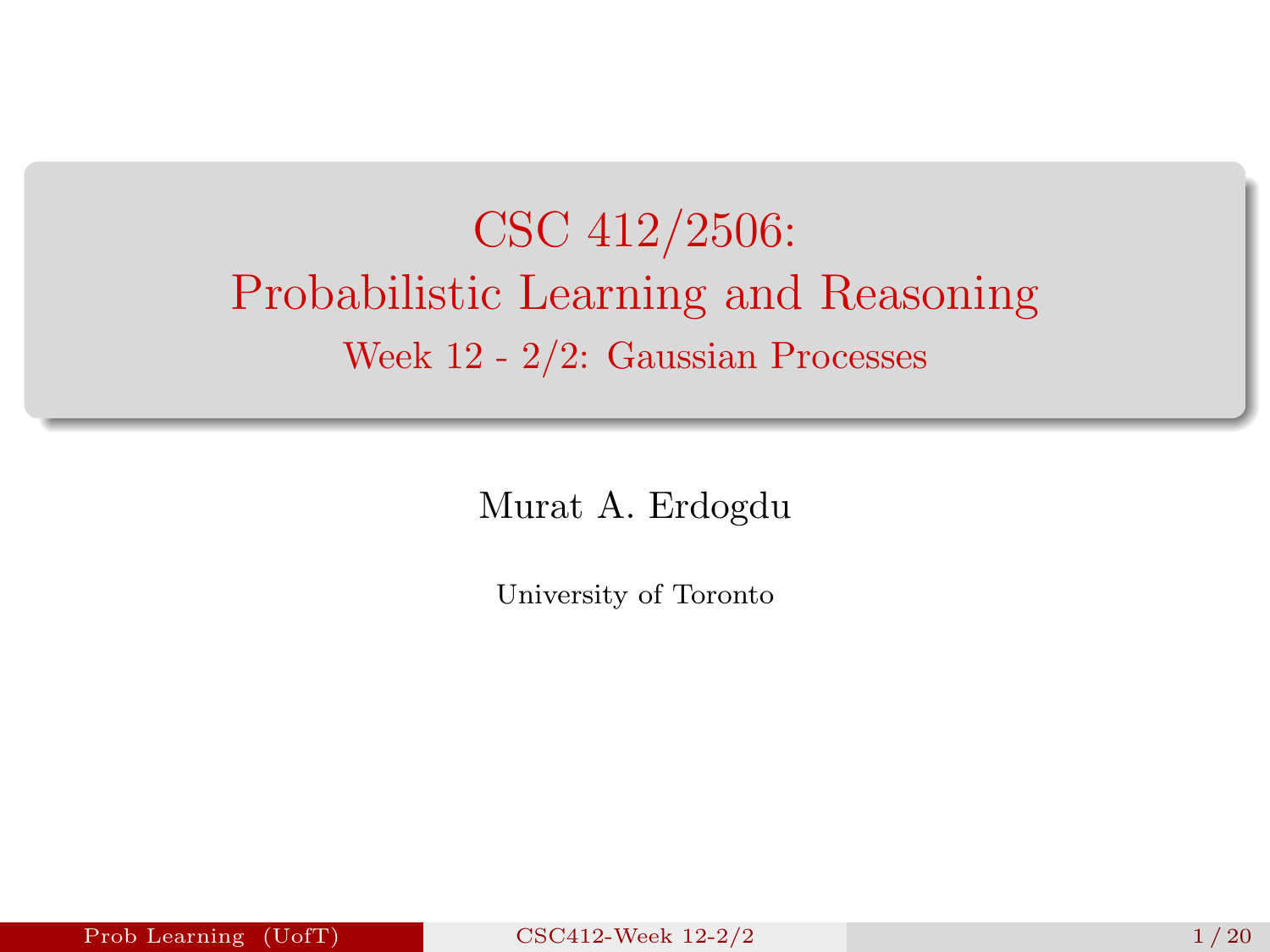- Continuing in our theme of probabilistic methods.
	- ▶ Building on the kernel viewpoint of regression,
	- ▶ we focus on Gaussian processes.
	- ▶ We dispense with the parametric model and define a prior distribution over functions directly.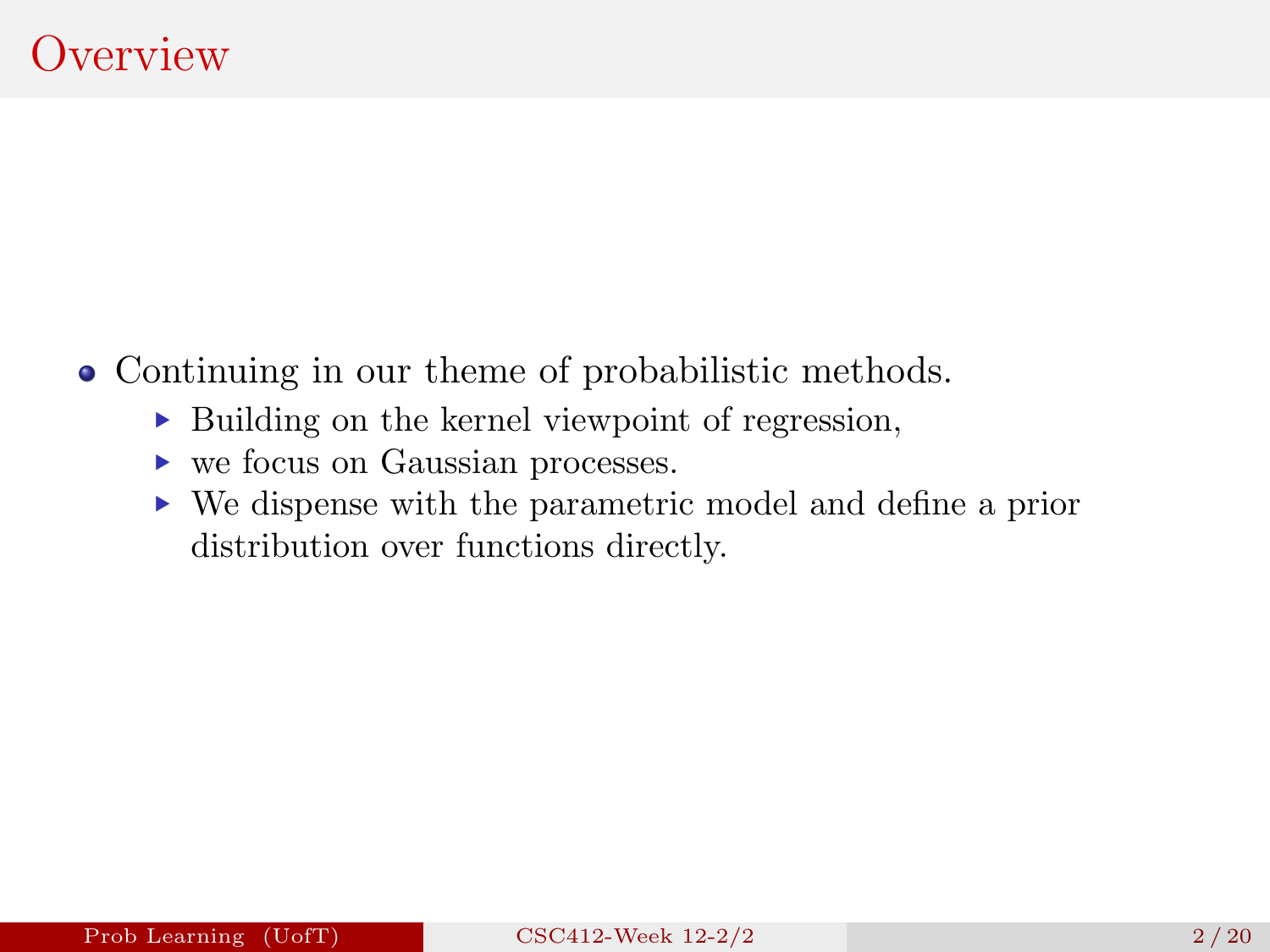#### Recap: Linear Regression

- Given a training set of inputs and targets  $\{(\mathbf{x}^{(i)}, t^{(i)})\}_{i=1}^N$
- Linear model:

$$
y = \mathbf{w}^\top \boldsymbol{\psi}(\mathbf{x})
$$

where  $\psi(\mathbf{x})$  is the feature map.

 $\bullet$  Vectorized, we have the design matrix **X** in input space and

$$
\Psi = \begin{bmatrix} - & \psi(\mathbf{x}^{(1)}) & - \\ - & \psi(\mathbf{x}^{(2)}) & - \\ \vdots & \vdots & \vdots \\ - & \psi(\mathbf{x}^{(N)}) & - \end{bmatrix}
$$

and predictions

$$
\mathbf{y} = \mathbf{\Psi} \mathbf{w}.
$$

Prob Learning (UofT)  $CSC412$ -Week  $12-2/2$   $3/20$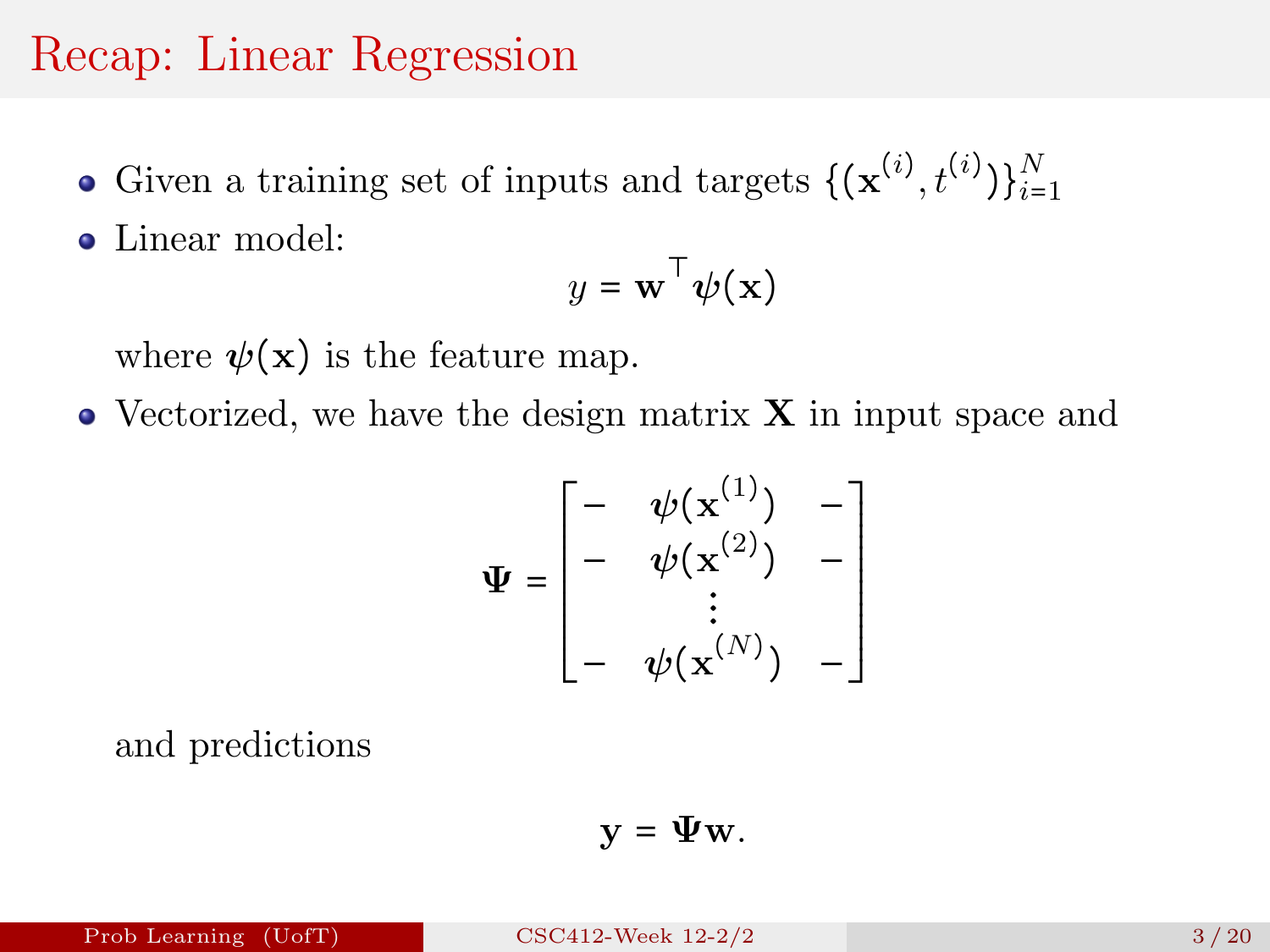### Recap: Linear Regression Model

We gave linear regression a probabilistic interpretation by assuming a Gaussian noise model:

$$
t \mid \mathbf{x} \sim \mathcal{N}(\mathbf{w}^\top \boldsymbol{\psi}(\mathbf{x}), \sigma^2)
$$

• and a Gaussian prior

$$
\mathbf{w} \sim \mathcal{N}(0, \alpha^{-1}I)
$$

• Prior induces a probability distribution over

$$
\mathbf{y} = \Psi \mathbf{w}
$$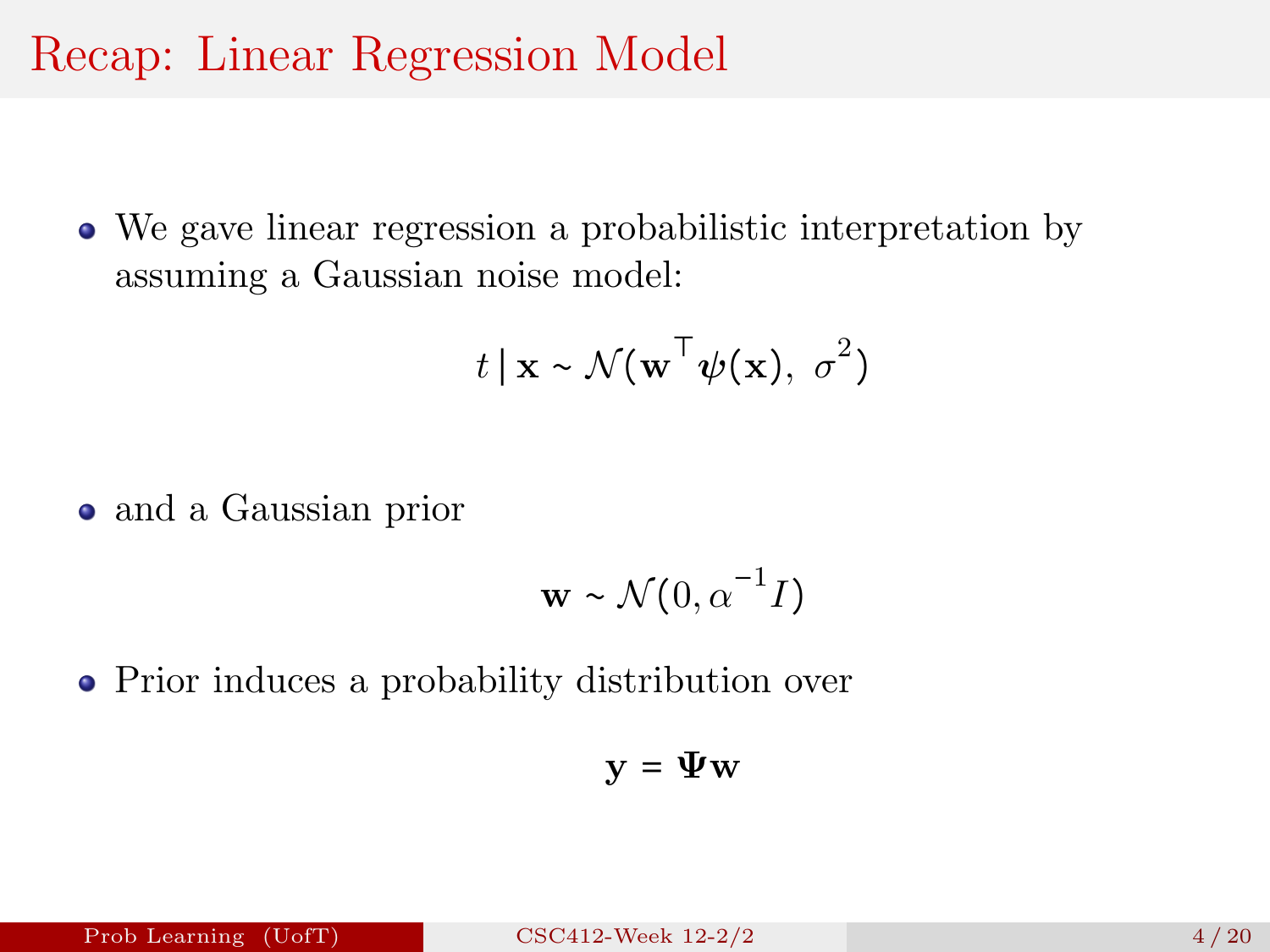## Distribution over prediction function

- In practice, we evaluate the prediction function  $y(\mathbf{x})$  at specific points, for example at the training data points  $\mathbf{x}^{(i)}$  for  $i = 1, ..., N$ .
- So we are interested in the joint distribution of the function values

$$
y(\mathbf{x}^{(1)}),...,y(\mathbf{x}^{(N)})
$$

which we denote by the vector **y**.

• We have

$$
\mathbf{y} = \mathbf{\Psi} \mathbf{w} \qquad \mathbf{w} \sim \mathcal{N}(0, \alpha^{-1} I)
$$

Thus

$$
\mathbf{y} \sim \mathcal{N}(0, \mathbf{K}) \qquad \mathbf{K} = \frac{1}{\alpha} \mathbf{\Psi} \mathbf{\Psi}^T
$$

where  $K$  is the (scaled) Gram matrix

$$
K_{ij} = \frac{1}{\alpha} k(\mathbf{x}^{(i)}, \mathbf{x}^{(j)}) = \frac{1}{\alpha} \boldsymbol{\psi}(\mathbf{x}^{(i)})^T \boldsymbol{\psi}(\mathbf{x}^{(j)})
$$

Prob Learning  $(UofT)$  [CSC412-Week 12-2/2](#page-0-0) 5/20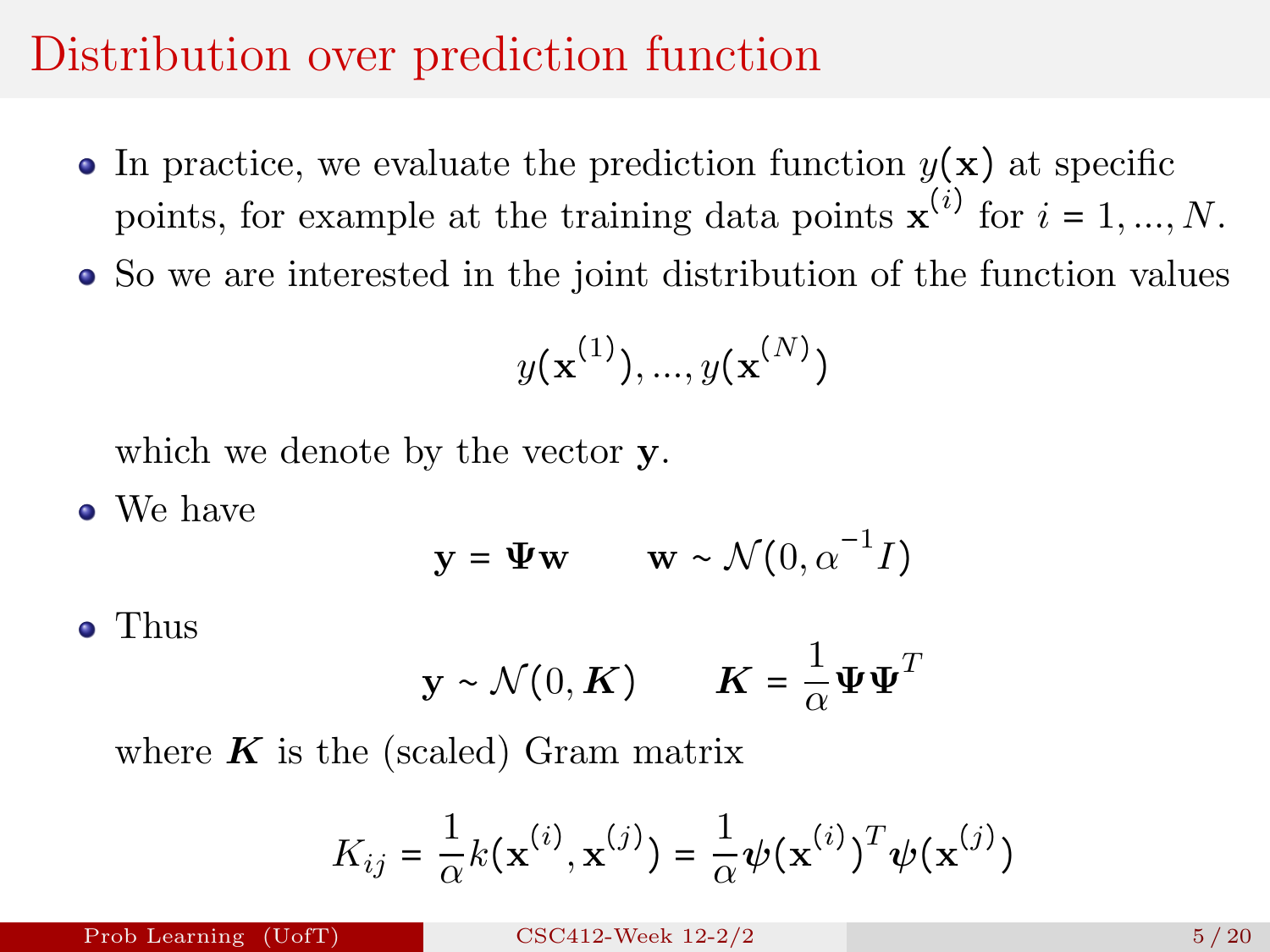- A Gaussian process is a probability distribution over functions  $y(\mathbf{x})$  such that for any set of values of  $y(\mathbf{x})$  evaluated at an arbitrary set of points  $\mathbf{x}^{(1)}, \mathbf{x}^{(2)}, \dots$  is jointly Gaussian.
- The case  $\mathbf{x} \in \mathbb{R}^2$  is called Gaussian random field.
- The joint distribution is specified completely by the second-order statistics, i.e. the mean and the covariance.
- In most applications, the mean of  $y(x)$  can be set to zero.
- Thus, Gaussian process is completely specified by the covariance

$$
\mathbb{E}[y(\mathbf{x}^{(i)})y(\mathbf{x}^{(j)})] = \frac{1}{\alpha}k(\mathbf{x}^{(i)}, \mathbf{x}^{(j)})
$$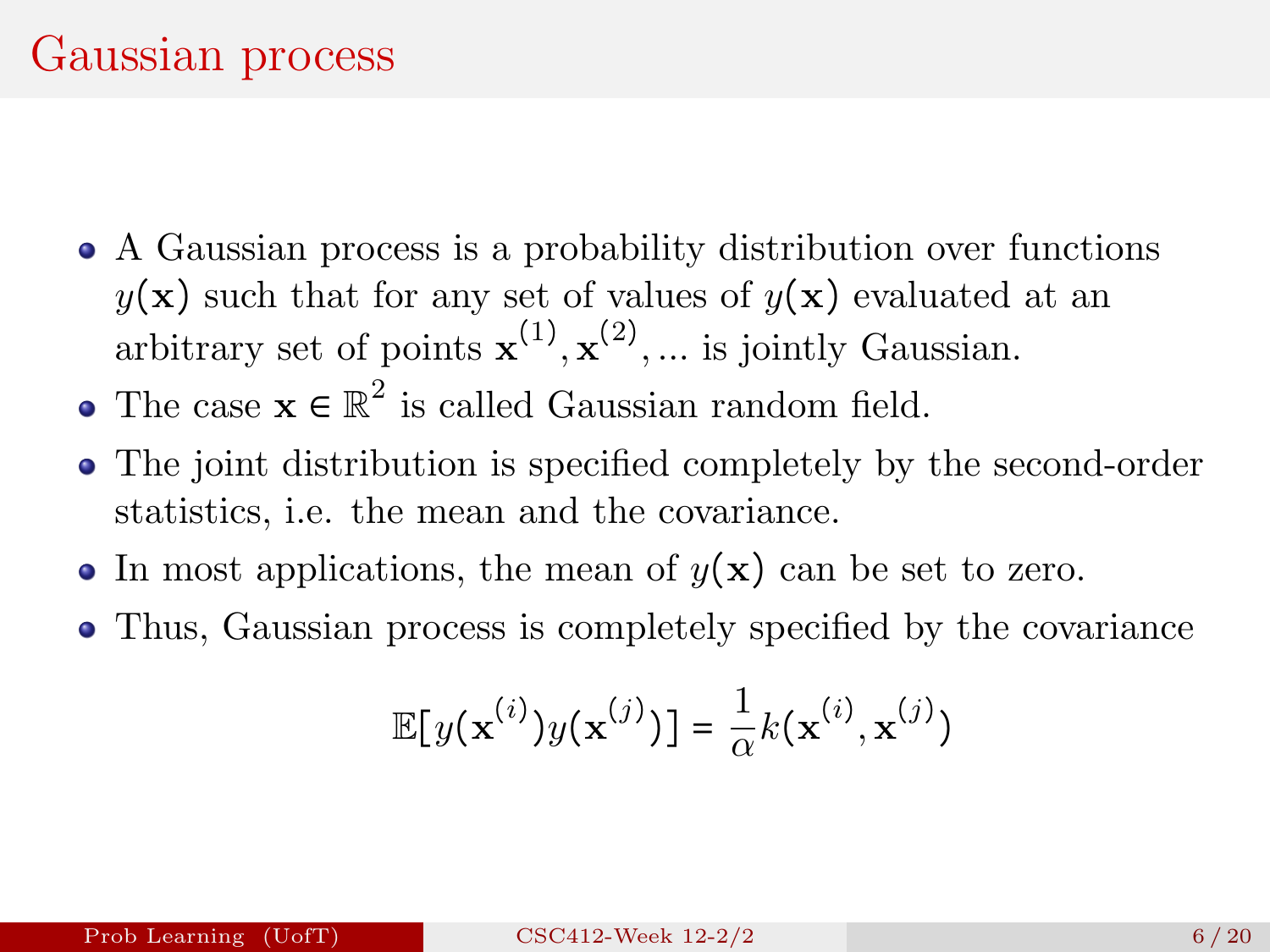## Gaussian process

We can directly define the kernel of a Gaussian process, not worrying about the feature map.



Samples from Gaussian processes for a Gaussian kernel (left) and an exponential kernel (right).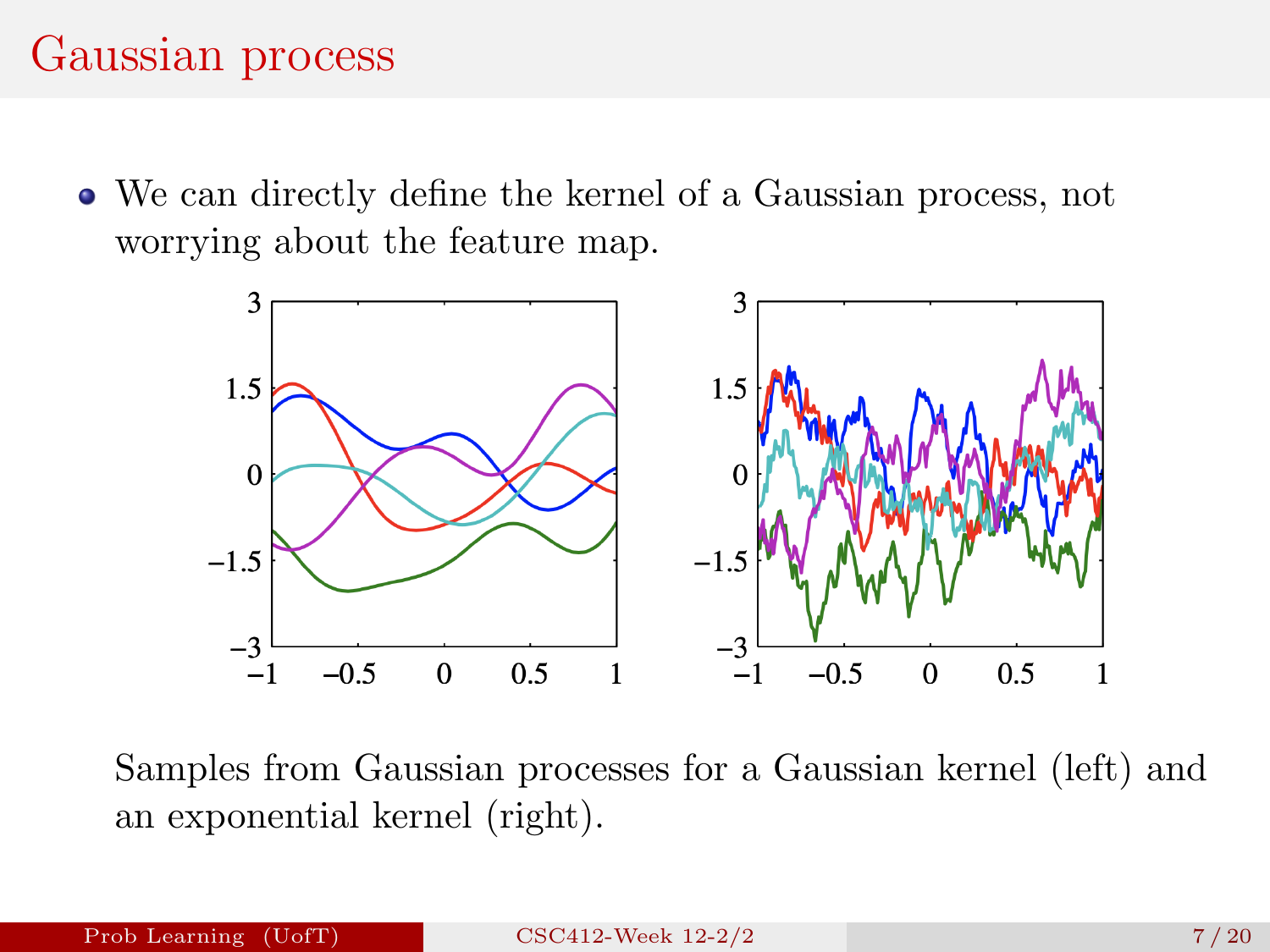#### Gaussian processes for regression

• We have the linear model

$$
t | \mathbf{x} \sim \mathcal{N}(y(\mathbf{x}), \sigma^2)
$$
  $y(\mathbf{x}) = \mathbf{w}^\top \psi(\mathbf{x})$ 

• Given  $N$  samples, we have

$$
\mathbf{t} \mid \mathbf{y} \sim \mathcal{N}(\mathbf{y}, \sigma^2 I)
$$

- Since y is a Gaussian process, we have  $y \sim \mathcal{N}(0, \mathbf{K})$ .
- Therefore the marginal of **t** is given by

$$
\mathbf{t} \sim \mathcal{N}(0, \mathbf{C}) \qquad \mathbf{C} = \mathbf{K} + \sigma^2 I
$$

where

$$
C(\mathbf{x}^{(i)}, \mathbf{x}^{(j)}) = \frac{1}{\alpha} k(\mathbf{x}^{(i)}, \mathbf{x}^{(j)}) + \sigma^2 \delta_{ij}
$$

 $\delta_{ij} = 1$  if  $i = j$  and  $\delta_{ij} = 0$  otw.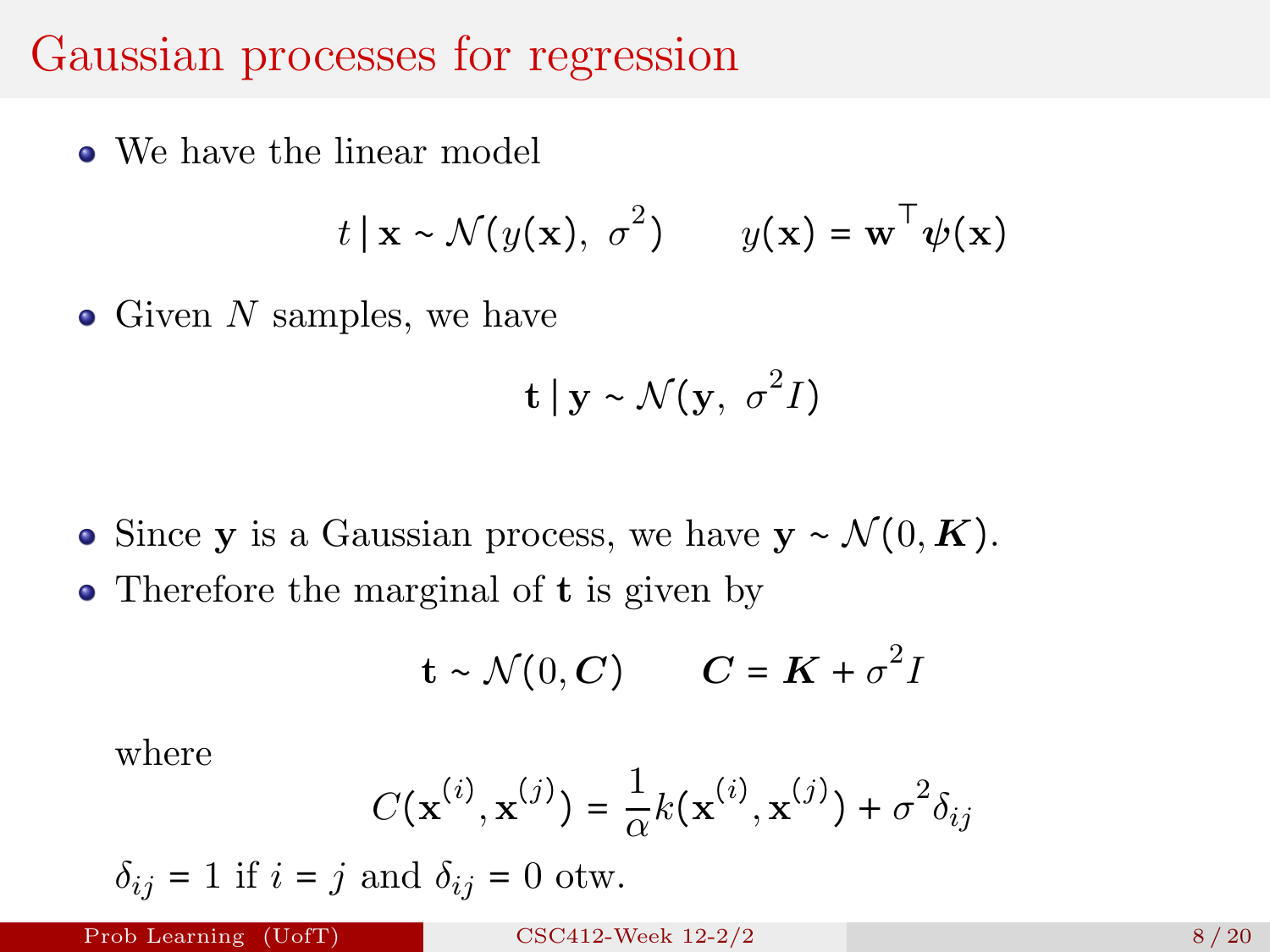## Gaussian processes for regression

- Let's define  $\mathbf{t}_N = (t^{(1)}, t^{(2)}, ..., t^{(N)})^T$ .
- We have the marginal of  $t_N$  given by

$$
\mathbf{t}_N \sim \mathcal{N}(0, \mathbf{C}_N) \qquad \mathbf{C}_N = \mathbf{K}_N + \sigma^2 I
$$

where  $C_N(\mathbf{x}^{(i)}, \mathbf{x}^{(j)}) = \frac{1}{\alpha}$  $\frac{1}{\alpha}k(\mathbf{x}^{(i)}, \mathbf{x}^{(j)}) + \sigma^2\delta_{ij}.$ 

- This reflects the two Gaussian sources of randomness.
- **Goal in regression:** We want to predict for a new input  $\mathbf{x}^{(N+1)}$ !
- We need

$$
p(t^{(N+1)} | \, \mathbf{t}_N)
$$

Note that  $\mathbf{x}^{(i)}$ 's are treated as constants.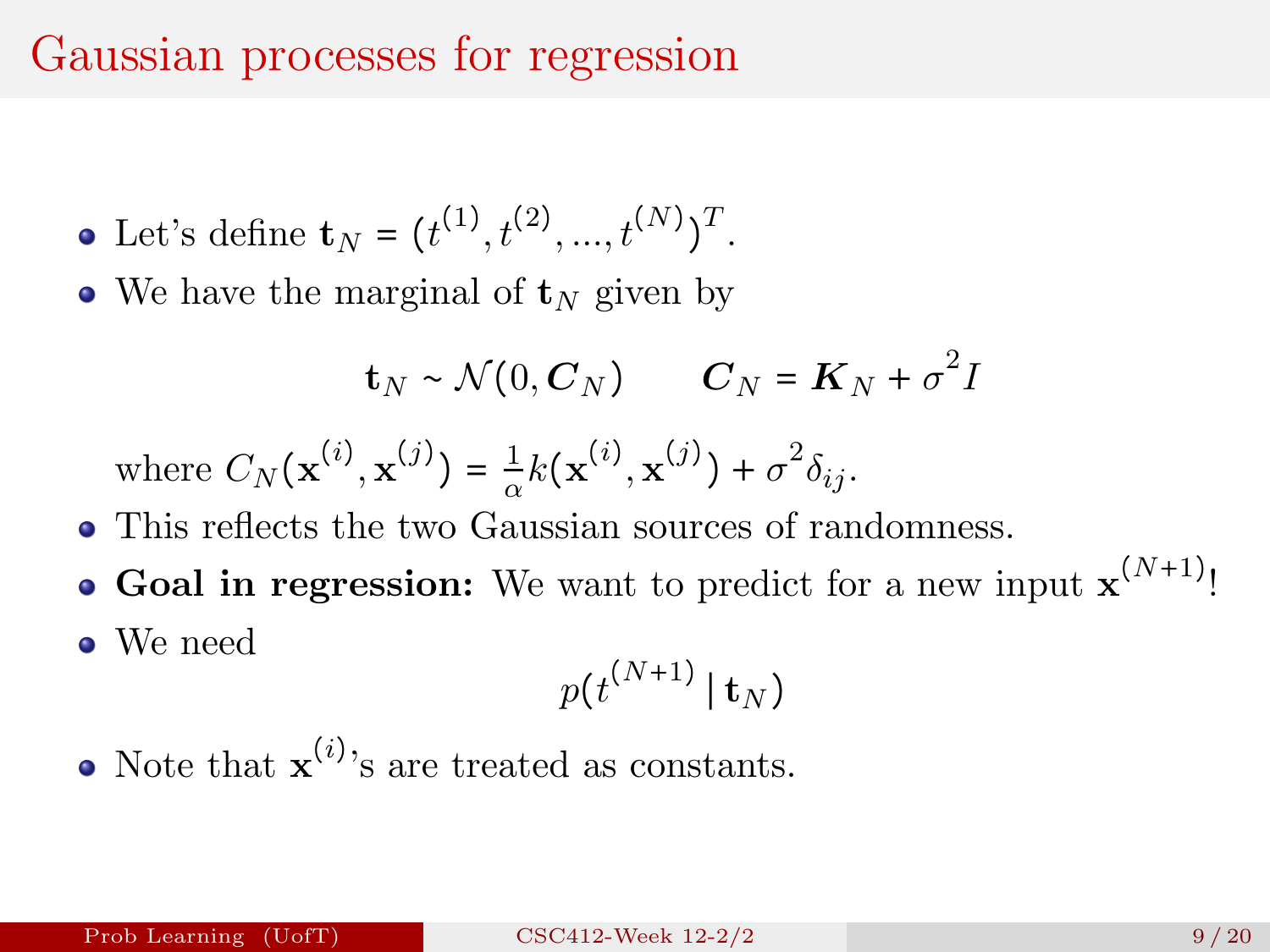Gaussian processes for regression

We have

$$
\mathbf{t}_{N+1} \sim \mathcal{N}(0, \mathbf{C}_{N+1}) \qquad \mathbf{C}_{N+1} = \mathbf{K}_{N+1} + \sigma^2 I
$$

where

$$
C_{N+1}(\mathbf{x}^{(i)}, \mathbf{x}^{(j)}) = \frac{1}{\alpha} k(\mathbf{x}^{(i)}, \mathbf{x}^{(j)}) + \sigma^2 \delta_{ij}
$$

$$
C_{N+1} = \begin{bmatrix} C_N & \mathbf{k} \\ \mathbf{k}^T & c \end{bmatrix}.
$$

- $\blacktriangleright$  Here,  $c = \frac{1}{2}$  $\frac{1}{\alpha}k(\mathbf{x}^{(N+1)}, \mathbf{x}^{(N+1)}) + \sigma^2$ ▶ **k** is a vector with entries  $k_i = \frac{1}{\alpha}$  $\frac{1}{\alpha}k(\mathbf{x}^{(i)},\mathbf{x}^{(N+1)})$
- Since  $\mathbf{t}_{N+1}$  is multivariate Gaussian, we can easily find  $t^{(N+1)} | \mathbf{t}_N$ .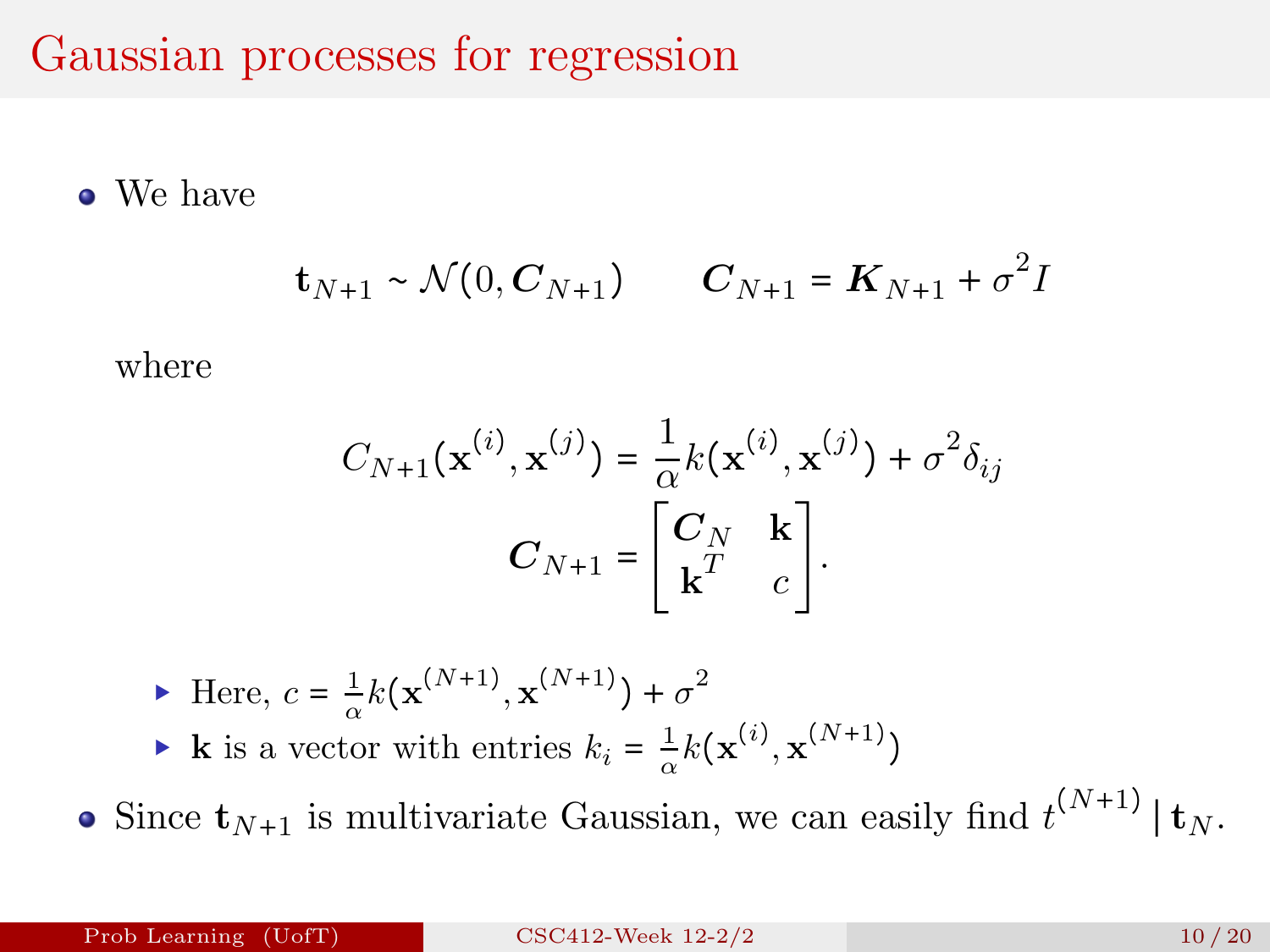#### Property of Multivariate Gaussian Distribution

• If we have  $\mathbf{x} \sim \mathcal{N}(\boldsymbol{\mu}, \boldsymbol{\Sigma})$  with

$$
\mathbf{x} = \begin{bmatrix} \mathbf{x}_1 \\ \mathbf{x}_2 \end{bmatrix} \qquad \boldsymbol{\mu} = \begin{bmatrix} \boldsymbol{\mu}_1 \\ \boldsymbol{\mu}_2 \end{bmatrix} \qquad \boldsymbol{\Sigma} = \begin{bmatrix} \boldsymbol{\Sigma}_{11} & \boldsymbol{\Sigma}_{12} \\ \boldsymbol{\Sigma}_{21} & \boldsymbol{\Sigma}_{22} \end{bmatrix}
$$

Then,

$$
\mathbf{x}_1 \,|\, (\mathbf{x}_2 = a) \sim \mathcal{N}(m, C)
$$

with

$$
\mathbf{m} = \boldsymbol{\mu}_1 + \boldsymbol{\Sigma}_{12} \boldsymbol{\Sigma}_{22}^{-1} (\boldsymbol{a} - \boldsymbol{\mu}_2) \quad \mathbf{C} = \boldsymbol{\Sigma}_{11} - \boldsymbol{\Sigma}_{12} \boldsymbol{\Sigma}_{22}^{-1} \boldsymbol{\Sigma}_{21}.
$$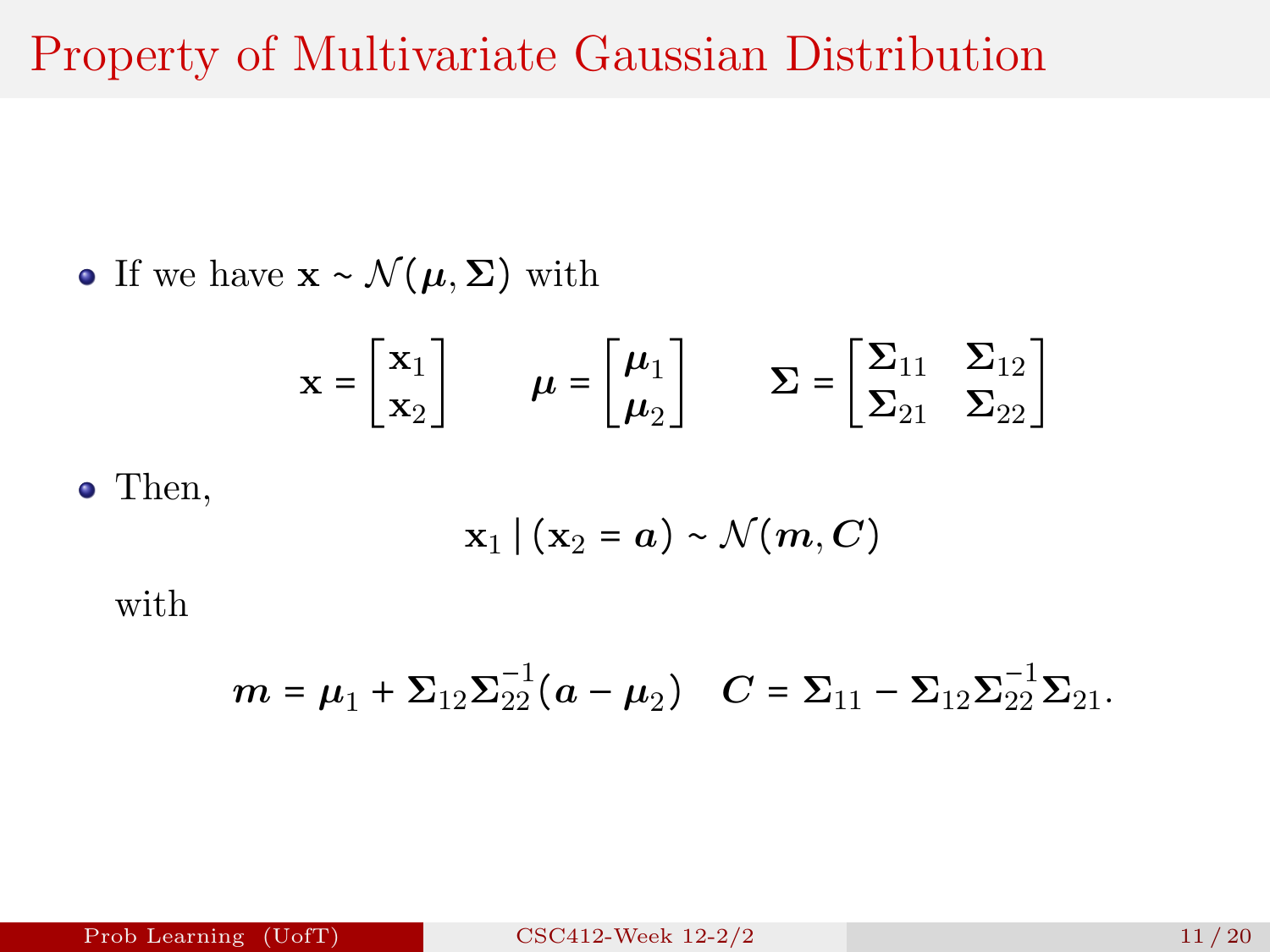Since  $\mathbf{t}_{N+1}$  is multivariate Gaussian,  $t^{(N+1)} | \mathbf{t}_N$  is also Gaussian with mean and covariance

$$
m(\mathbf{x}^{(N+1)}) = \mathbf{k}^T \mathbf{C}_N^{-1} \mathbf{t}_N \qquad \sigma^2(\mathbf{x}^{(N+1)}) = c - \mathbf{k}^T \mathbf{C}_N^{-1} \mathbf{k}
$$

- These are the key results that define Gaussian process regression.
- The vector **k** is a function of the new test input  $\mathbf{x}^{(N+1)}$ .
- The predictive distribution is a Gaussian whose mean and variance both depend on  $\mathbf{x}^{(N+1)}$ .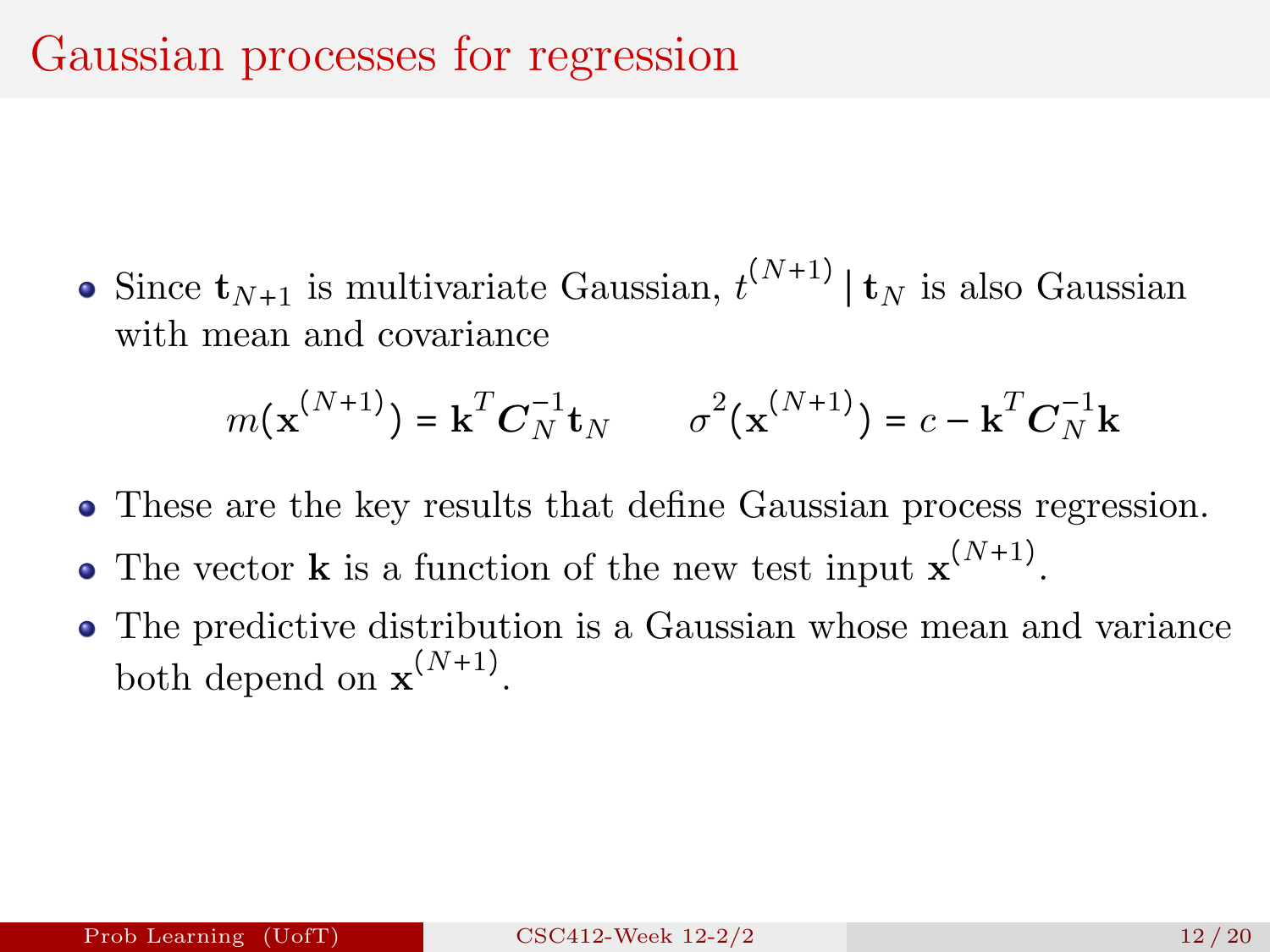## GPs illustration



- One training point and one test point: red ellipses show contours of the joint  $p(t^{(1)}, t^{(2)})$ .
- Conditioning on  $t^{(1)}$  corresponds to the vertical blue line.  $p(t^{(2)}|t^{(1)})$  is shown by the green curve.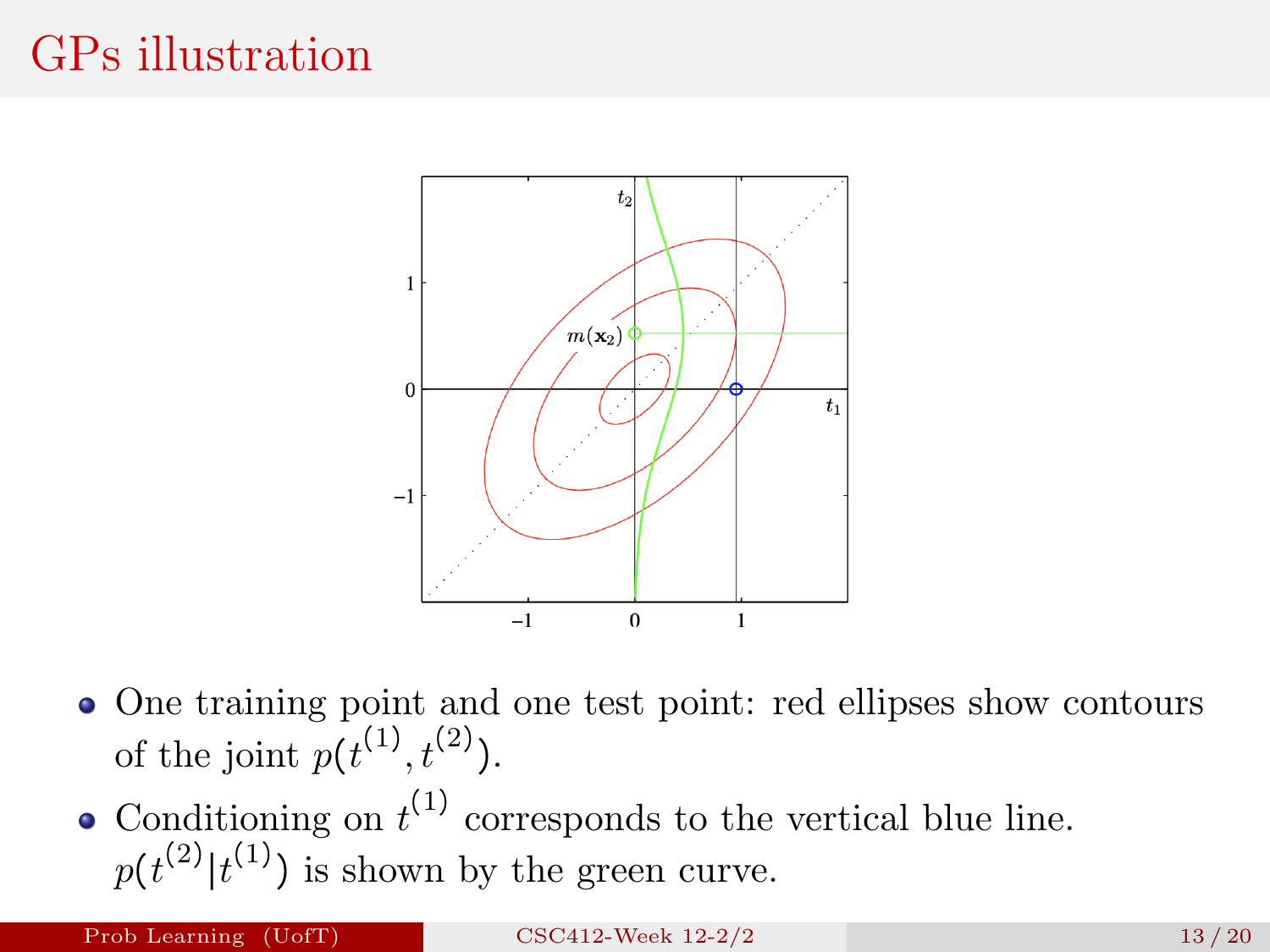## GPs for regression



- The green curve is the true sinusoidal function from which the data points, shown in blue, are obtained by sampling and addition of Gaussian noise.
- The red line shows the mean of the Gaussian process predictive distribution.
- The shaded region corresponds to plus and minus two standard deviations.

#### Prob Learning  $(UofT)$  [CSC412-Week 12-2/2](#page-0-0) 14 / 20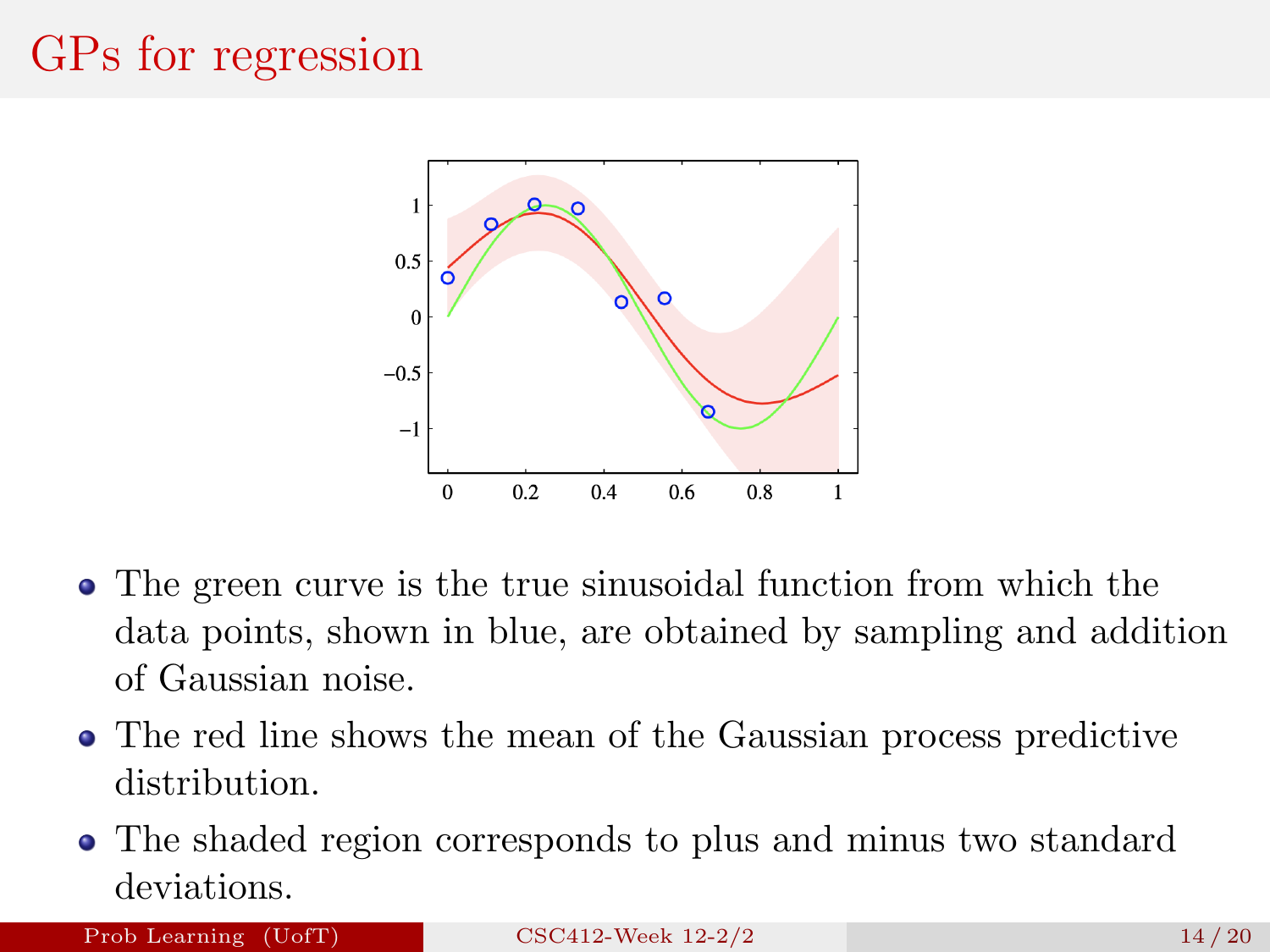### GPs for classification

- Consider a classification problem with target variables  $t \in \{0, 1\}$
- We define a Gaussian process over a function  $a(\mathbf{x})$  and then transform the function using sigmoid  $y(\mathbf{x}) = \sigma(a(\mathbf{x}))$ .
- We obtain a non-Gaussian stochastic process over functions  $y(x) \in (0,1)$ .



Left:  $a(\mathbf{x})$  Right:  $y(\mathbf{x})$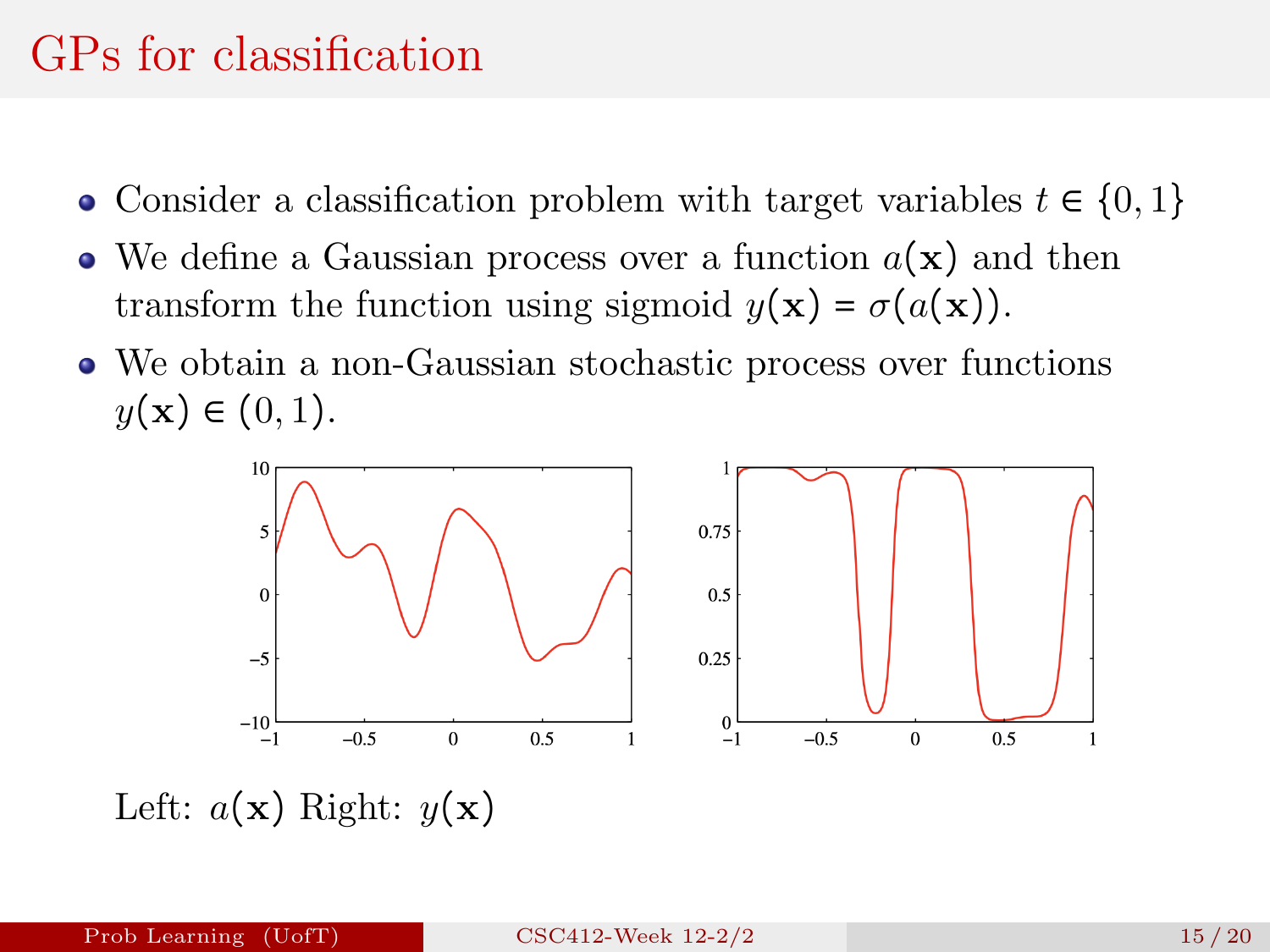#### GPs for classification

The probability distribution over target is then given by

$$
p(t|a) = \sigma(a)^t (1 - \sigma(a))^{1-t}
$$

• We need to compute

$$
p(t^{(N+1)}\,|\,{\bf t}_N)
$$

and notice that  $a(\mathbf{x})$  is a Gaussian process but  $y(\mathbf{x})$  is not. Therefore,  $t^{(N+1)} | t_N$  won't be Gaussian.

• We have

$$
\boldsymbol{a}_{N+1} \sim \mathcal{N}(0, \boldsymbol{C}_{N+1})
$$

where

$$
C_{N+1}({\bf x}^{(i)}, {\bf x}^{(j)}) = \frac{1}{\alpha}k({\bf x}^{(i)},{\bf x}^{(j)}) + \nu \delta_{ij}.
$$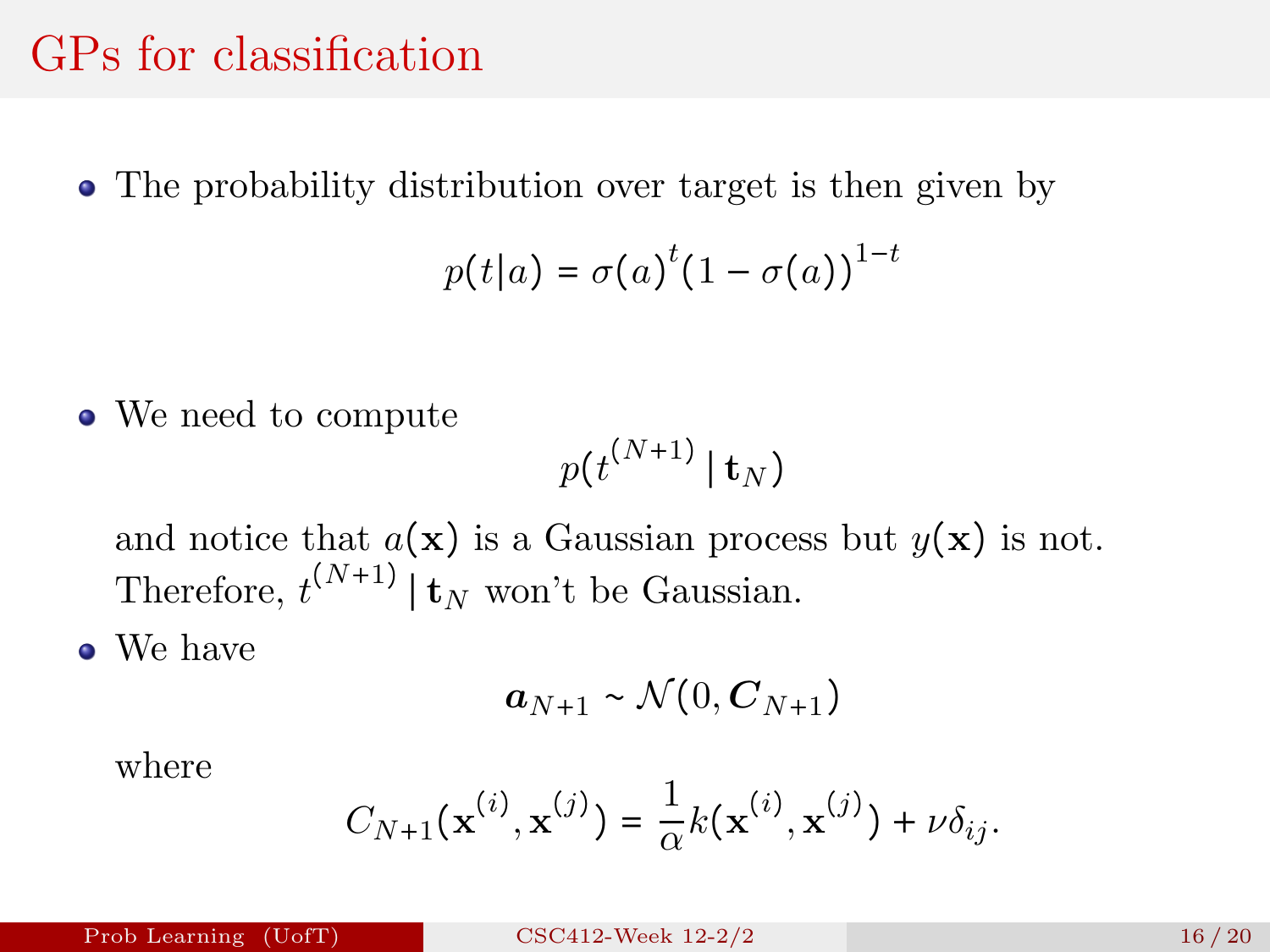- It is sufficient to find  $p(t^{(N+1)} | t_N)$ !
- So we write

$$
p(t^{(N+1)} | \mathbf{t}_N) = \int p(t^{(N+1)} | \mathbf{a}_{N+1}) p(\mathbf{a}_{N+1} | \mathbf{t}_N) d\mathbf{a}_{N+1}
$$

- This is an integral, so it is intractable!
- One needs to rely on MCMC based methods, or numerical integration to approximate this integral.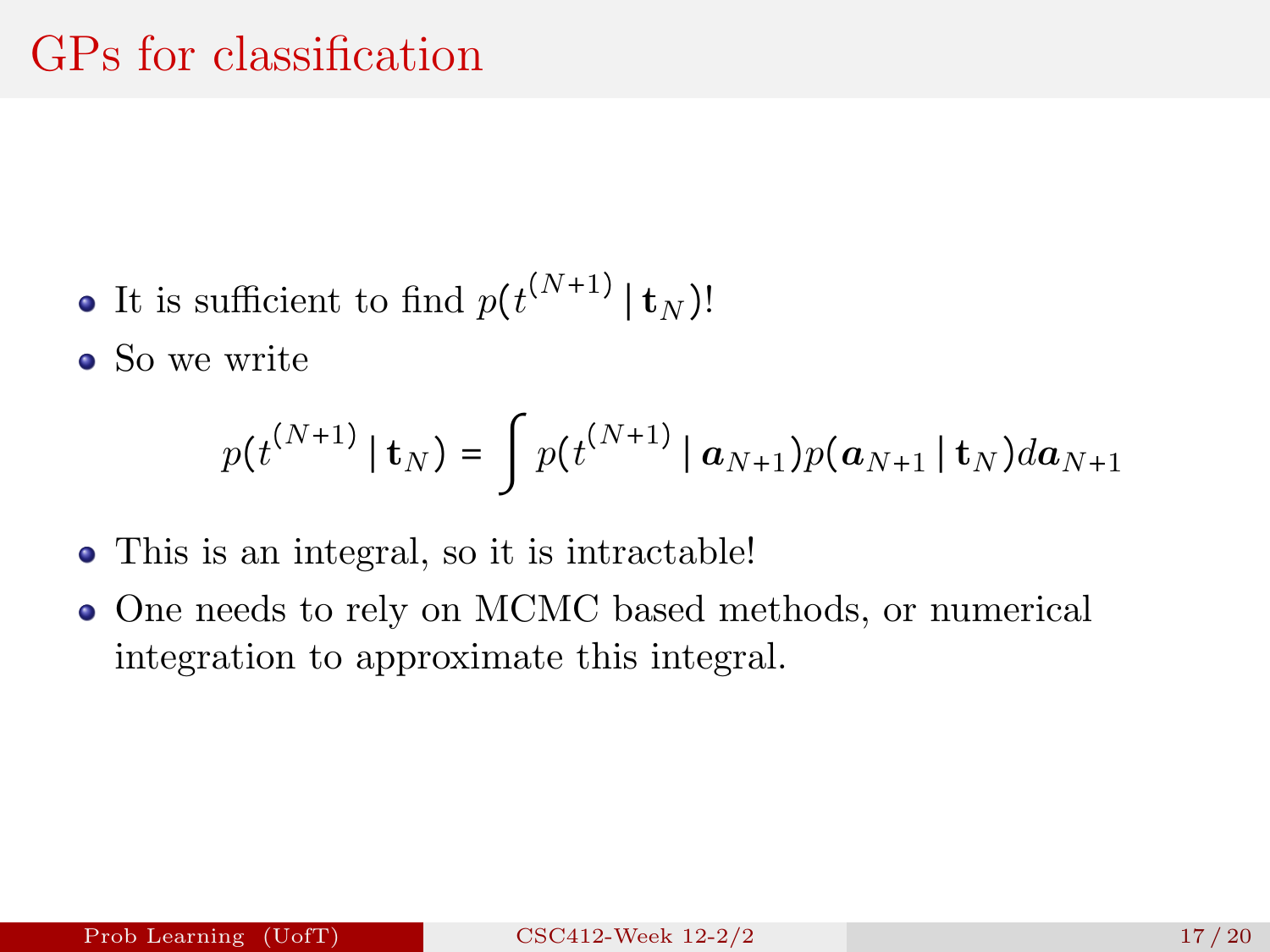## GPs for classification

• Illustration of GPs for classification:



- Left: optimal decision boundary from the true distribution in green, and the decision boundary from the Gaussian process classifier in black.
- Right: predicted posterior for the blue and red classes together with the Gaussian process decision boundary.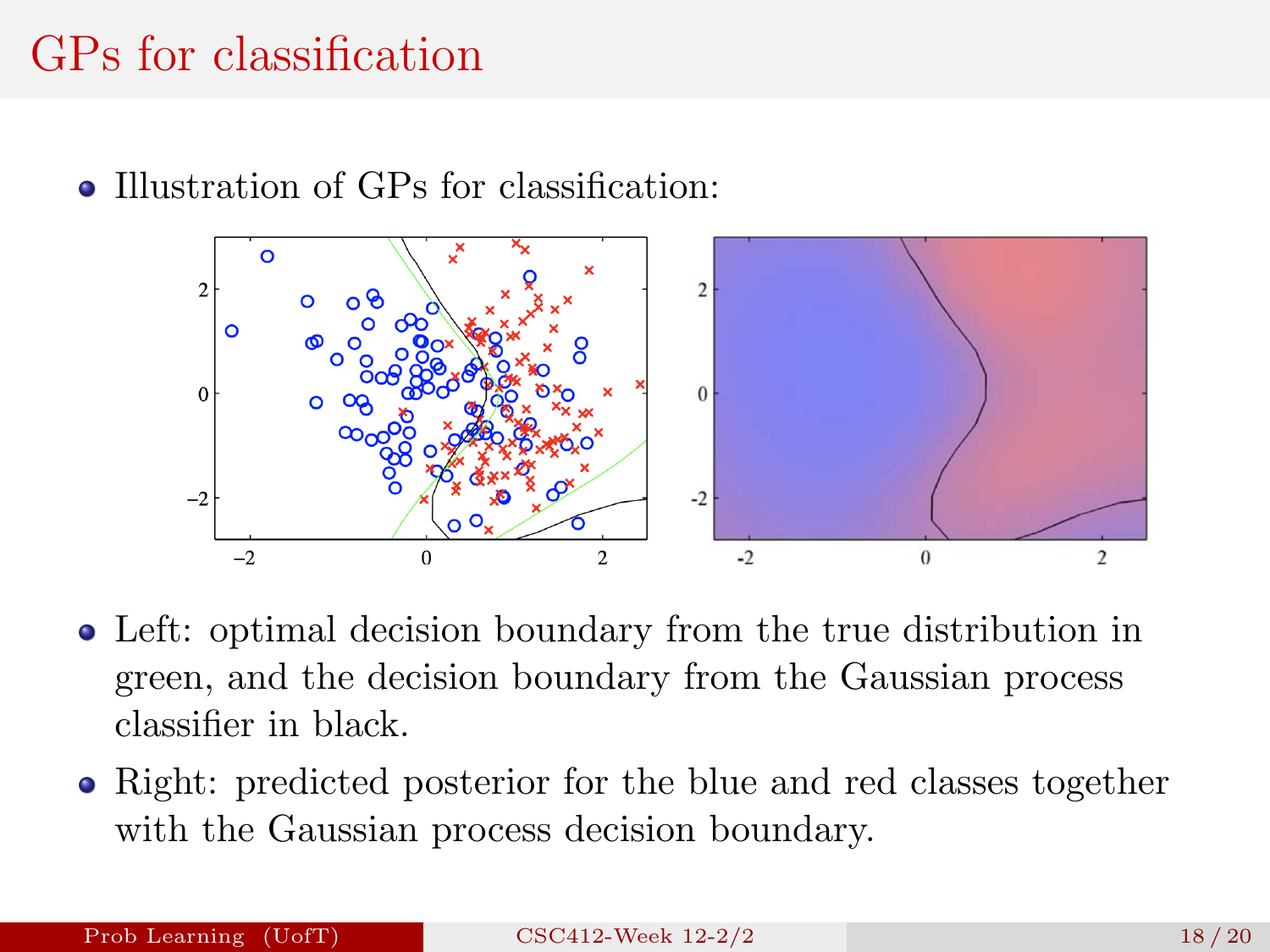- We didn't do any learning other than choosing a kernel!
- Rather than fixing the covariance function, we may prefer to use a parametric family of functions and then infer the parameter values from the data.
- Denoting the hyperparameters with  $\theta$ , one can easily write down the likelihood of the Gaussian process model.

$$
\log p(\mathbf{t} \mid \theta) = -\frac{1}{2} \log |\mathbf{C}_N| - \frac{1}{2} \mathbf{t}^T \mathbf{C}_N^{-1} \mathbf{t} - \frac{N}{2} \log(2\pi)
$$

The next step is standard: gradient based optimization.